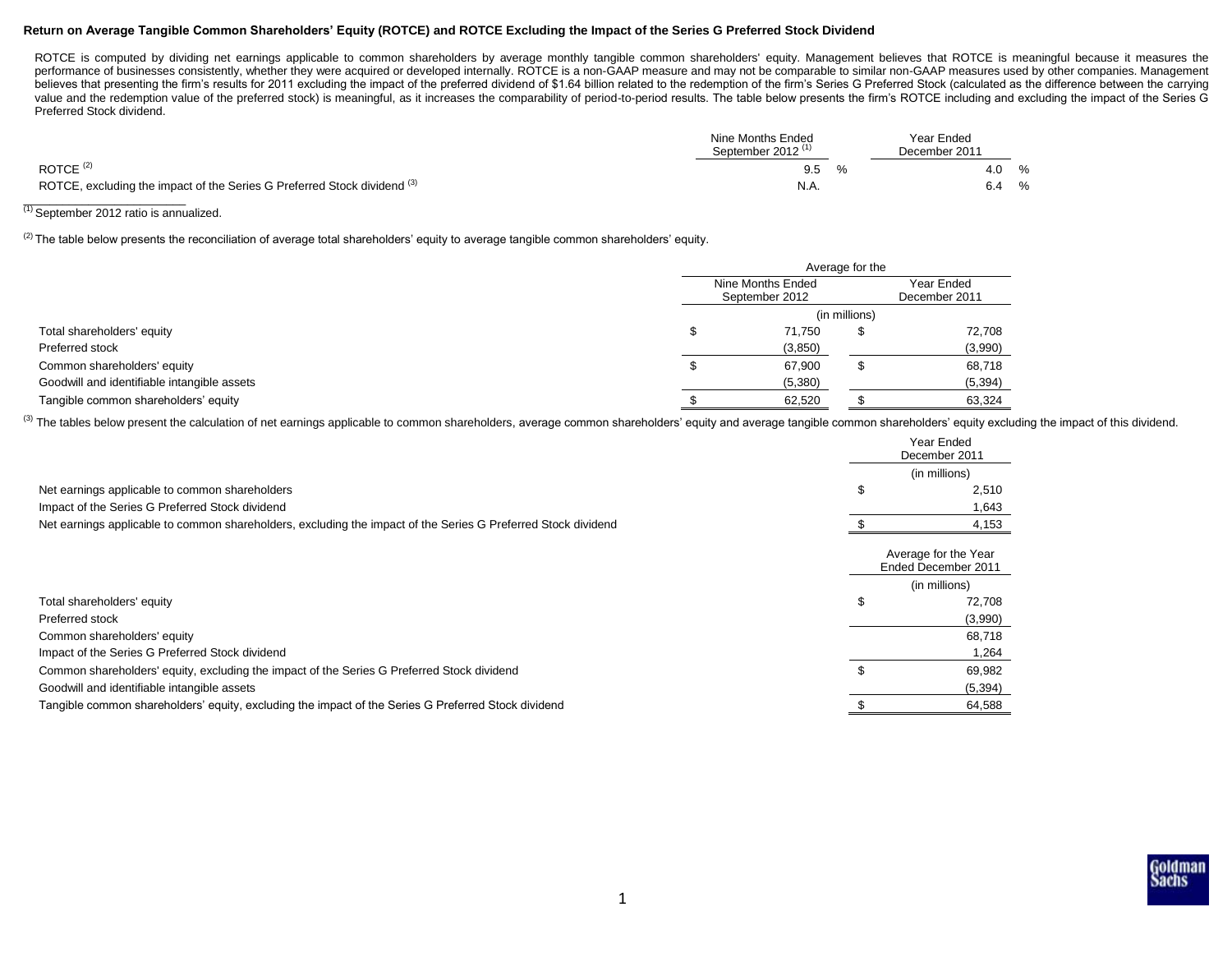## **Net Earnings Applicable to Common Shareholders, Diluted Earnings per Common Share (EPS) and Annualized Return on Average Common Shareholders' Equity (ROE) Excluding the Impact of the Series G Preferred Stock Dividend**

Management believes that presenting the firm's results for the first nine months of 2011 excluding the impact of the preferred dividend of \$1.64 billion in the first quarter of 2011 related to the redemption of the firm's Preferred Stock (calculated as the difference between the carrying value and the redemption value of the preferred stock) is meaningful, as it increases the comparability of period-to-period results. Diluted EPS and annual ROE excluding this dividend are non-GAAP measures and may not be comparable to similar non-GAAP measures used by other companies. The table below presents the firm's diluted EPS and annualized ROE including and excluding the impact of the Series G Preferred Stock dividend.

|                                                                                              | Nine Months Ended<br>September 2011 |      |
|----------------------------------------------------------------------------------------------|-------------------------------------|------|
| Diluted EPS                                                                                  | 2.70                                |      |
| Annualized ROE <sup>(1)</sup>                                                                |                                     | $\%$ |
| Diluted EPS, excluding the impact of the Series G Preferred Stock dividend <sup>(2)</sup>    | 5.60                                |      |
| Annualized ROE, excluding the impact of the Series G Preferred Stock dividend <sup>(2)</sup> |                                     | $\%$ |

(1) Annualized ROE is computed by dividing annualized net earnings applicable to common shareholders by average monthly common shareholders' equity. The impact of the \$1.64 billion Series G Preferred Stock dividend in the first quarter of 2011 was not annualized in the calculation of annualized net earnings applicable to common shareholders for the nine months ended September 2011 as this amount had no impact on other quarters in the year.

 $^{(2)}$  The tables below present the calculation of net earnings applicable to common shareholders, diluted EPS and average common shareholders' equity excluding the impact of this dividend.

|                                                                                                               | Nine Months Ended<br>September 2011       |
|---------------------------------------------------------------------------------------------------------------|-------------------------------------------|
|                                                                                                               | (in millions, except per<br>share amount) |
| Net earnings applicable to common shareholders                                                                | 1.532                                     |
| Impact of the Series G Preferred Stock dividend                                                               | 1,643                                     |
| Net earnings applicable to common shareholders, excluding the impact of the Series G Preferred Stock dividend | 3.175                                     |
| Divided by: average diluted common shares outstanding                                                         | 566.6                                     |
| Diluted EPS, excluding the impact of the Series G Preferred Stock dividend                                    | 5.60                                      |

|                                                                                            | Average for the<br>Nine Months Ended<br>September 2011 |
|--------------------------------------------------------------------------------------------|--------------------------------------------------------|
|                                                                                            | (in millions)                                          |
| Total shareholders' equity                                                                 | 73.433                                                 |
| Preferred stock                                                                            | (4,257)                                                |
| Common shareholders' equity                                                                | 69.176                                                 |
| Impact of the Series G Preferred Stock dividend                                            | 1,150                                                  |
| Common shareholders' equity, excluding the impact of the Series G Preferred Stock dividend | 70.326                                                 |

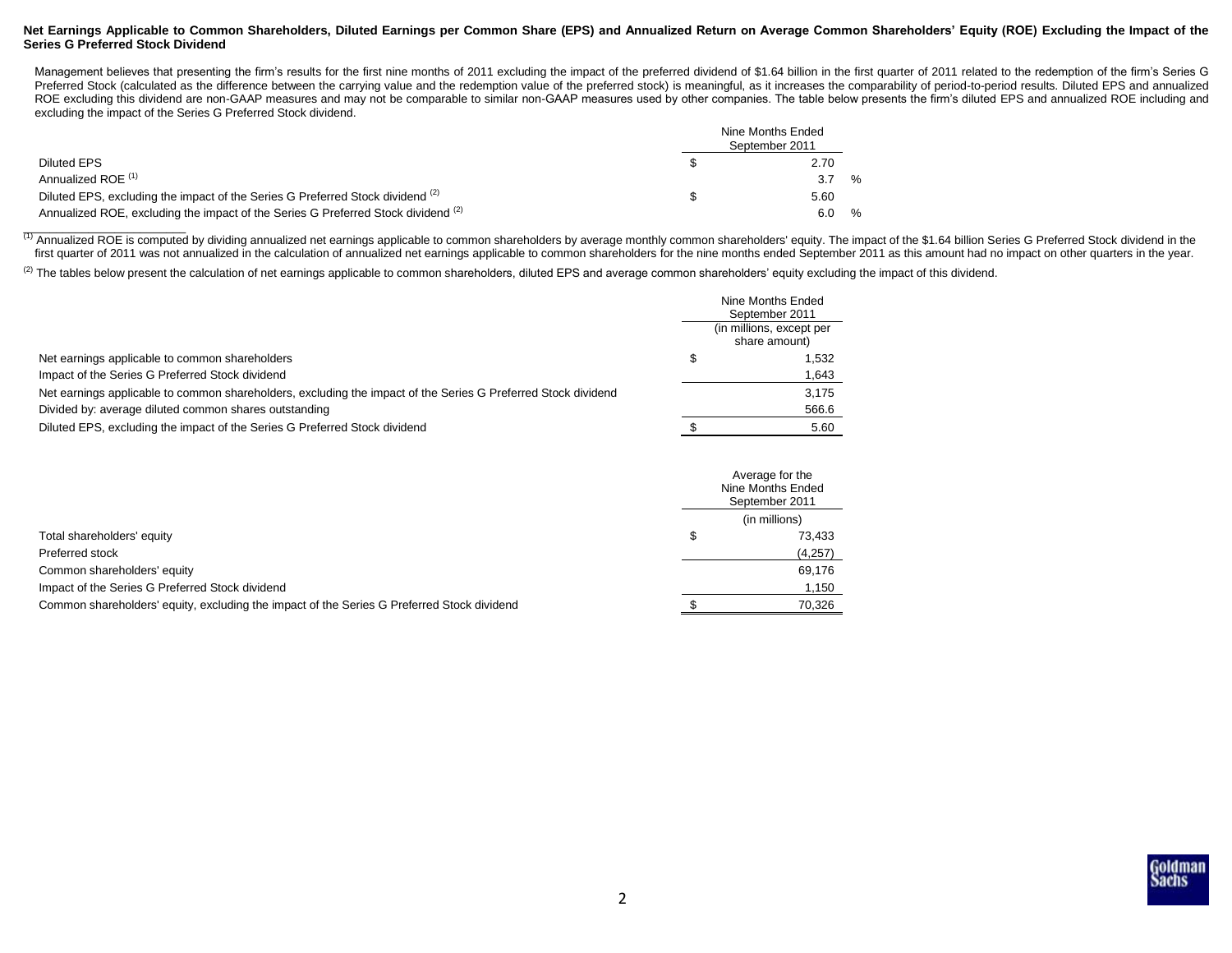#### **Adjusted Assets, Adjusted Leverage Ratio, Tangible Common Shareholders' Equity, Tangible Book Value Per Common Share and Tier 1 Common Ratio** (\$ in millions, except per share amounts)

The table below presents information on the firm's assets, shareholders' equity, leverage ratios, book value per common share and Tier 1 common ratio.

|                                              | September<br>2012 |                           | June<br>2012  |              | March<br>2012 |              | December<br>2011 |              |
|----------------------------------------------|-------------------|---------------------------|---------------|--------------|---------------|--------------|------------------|--------------|
| Total assets                                 | \$<br>949,207     |                           | \$<br>948,638 |              | \$<br>950,932 |              | \$<br>923,225    |              |
| Adjusted assets <sup>(1)</sup>               | 675,407           |                           | 654,799       |              | 647,592       |              | 604,391          |              |
| Total shareholders' equity                   | 73,687            |                           | 72,855        |              | 71,656        |              | 70,379           |              |
| Leverage ratio <sup>(2)</sup>                | 12.9              | $\boldsymbol{\mathsf{x}}$ | 13.0          | $\mathsf{x}$ | 13.3          | $\mathsf{x}$ | 13.1             | $\mathsf{x}$ |
| Adjusted leverage ratio <sup>(3)</sup>       | 9.2               | $\boldsymbol{\mathsf{x}}$ | 9.0           | $\mathsf{x}$ | 9.0           | $\mathsf{x}$ | 8.6 x            |              |
| Common shareholders' equity                  | \$<br>68,337      |                           | \$<br>68,005  |              | \$<br>68,556  |              | \$<br>67,279     |              |
| Tangible common shareholders' equity (4)     | 63,041            |                           | 62,605        |              | 63,186        |              | 61,811           |              |
| Book value per common share (5)              | \$<br>140.58      |                           | \$<br>137.00  |              | \$<br>134.48  |              | \$<br>130.31     |              |
| Tangible book value per common share (4) (5) | 129.69            |                           | 126.12        |              | 123.94        |              | 119.72           |              |
| Risk-weighted assets (RWAs) <sup>(6)</sup>   | \$<br>435,331     |                           | \$<br>428.589 |              | \$<br>437,570 |              | \$<br>457,027    |              |
| Tier 1 common ratio $(7)$                    | 13.1              | %                         | 13.1          | %            | 12.9          | %            | 12.1             | %            |

(1) Adjusted assets equals total assets less (i) low-risk collateralized assets generally associated with the firm's secured client financing transactions, federal funds sold and excess liquidity (which includes financial but not yet purchased, at fair value, less derivative liabilities) and (ii) cash and securities segregated for regulatory and other purposes. Adjusted assets is a non-GAAP measure and may not be comparable to similar non-G measures used by other companies. The table below presents the reconciliation of total assets to adjusted assets.

|              |                                                                             | September<br>2012 | June<br>2012  |    | March<br>2012 | December<br>2011 |
|--------------|-----------------------------------------------------------------------------|-------------------|---------------|----|---------------|------------------|
| Total assets |                                                                             | \$<br>949,207     | \$<br>948,638 | \$ | 950,932       | \$<br>923,225    |
|              | Deduct: Securities borrowed                                                 | (165, 250)        | (167, 516)    |    | (169,092)     | (153, 341)       |
|              | Securities purchased under agreements to<br>resell and federal funds sold   | (147,361)         | (167, 344)    |    | (181,050)     | (187, 789)       |
| Add:         | Financial instruments sold, but not yet<br>purchased, at fair value         | 144.179           | 149,948       |    | 151,251       | 145,013          |
|              | Less derivative liabilities                                                 | (51, 771)         | (52, 242)     |    | (51, 350)     | (58, 453)        |
|              | Subtotal                                                                    | (220, 203)        | (237, 154)    |    | (250, 241)    | (254, 570)       |
|              | Deduct: Cash and securities segregated for<br>regulatory and other purposes | (53, 597)         | (56, 685)     |    | (53,099)      | (64, 264)        |
|              | Adjusted assets                                                             | 675,407           | \$<br>654,799 | \$ | 647,592       | \$<br>604,391    |